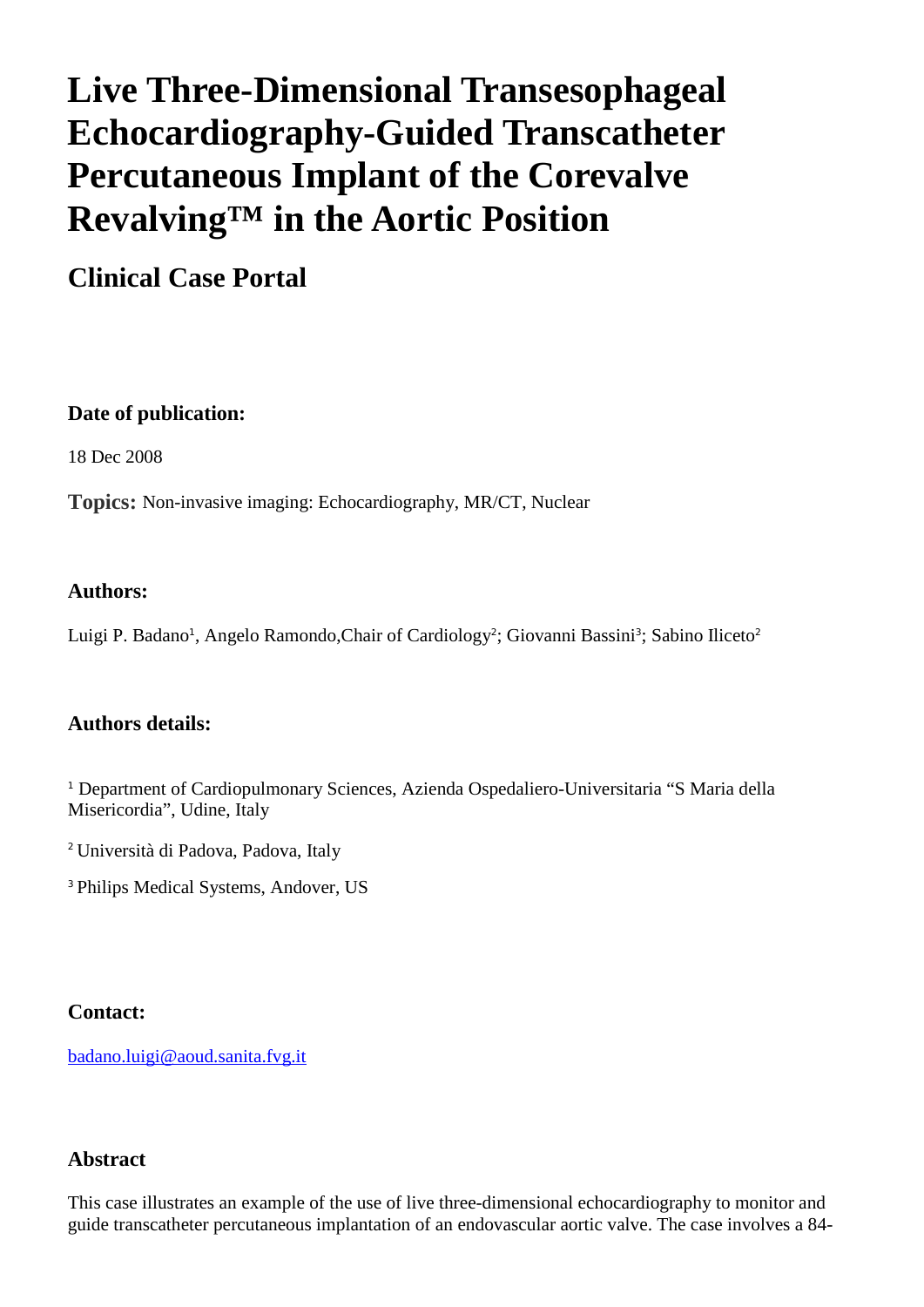year-old male who had severe and symptomatic calcific aortic stenosis and was unsuitable for open heart surgery.The unprecedented anatomical images provided by the new live 3D transesophageal echo technique allow monitoring the procedure and guiding the operator in crossing the valve and correctly positioning the device.

## **Introduction**

Degenerative calcific aortic stenosis is the most frequent and potentially serious valvular disease in Western countries, and its incidence is expected to increase with population aging. Until recently, surgical aortic valve replacement was the only effective treatment for symptomatic patients with severe stenosis, providing relief of symptoms and an improved survival . Recently, endovascular aortic valve implantation has been proved to be feasible in patients with aortic stenosis unsuitable for open heart surgery ,using either self-or balloon-expandable valved stents.

Usually the procedure is performed under fluoroscopic monitoring of native valve crossing and device positioning. Transesophageal echocardiography (TEE) being used almost exclusively to measure the left ventricular outflow tract diameter to size the prosthesis at the beginning of the procedure, and to check for leakages at the end of the procedure. Recent evolution of TEE probes into a 3D fully-sampled matrix array capable of allowing real-time acquisition and on line display of volume rendered 3D images of the aortic valve has renewed the interest of TEEto monitor interventional percutaneous procedures.

# **Case Report**

A 84-year-old male with severe and symptomatic calcific aortic stenosis who was unsuitable for open heart surgery underwent percutaneous implantation of the CoreValve Revalving™ (Figure 1) prosthesis in the aortic position.

At the beginning of the procedure the 3D TEE probe is used a usual 2D probe to provide the left ventricular outflow tract diameter which is used to size the prosthesis (fig.2). In our patient, a 23-mm bioprosthesis was used. Immediately after, we switched the probe to a volume render "en-face" imaging of the valve from the aortic root (fig.3).

The 3D TEE probe allows simultaneous and live imaging of volume rendered and orthogonal multiplane 2D views of the valve (fig.4). Steering the imaging plane to long axis view provided a better appreciation of the thickening and reduced mobility of the valve leaflets, of the morphology of the left ventricular outflow tract, and relationship with anterior mitral leaflet (fig.5).

Adequate spatial resolution and live display of volume rendered images allow the use of the 3D TEE probe to guide the wire in crossing the valve (fig.6 and 7) and to check the position of the wire once the valve has been crossed (fig.8 and 9).

When the prosthesis is positioned within the aortic annulus the nitinol frame is clearly visible at 3D TEE  $(fig.10)$ .

Therefore, the position of the prosthesis and its spatial relationships with surrounding structures (mainly anterior mitral leaflet) can be easily assessed before the release of the device.

At the end of the procedure the device has been switched gain to 2D imaging with color Doppler to check for any intervening prosthesis leakage.

The procedure was successful with no leakage at the end.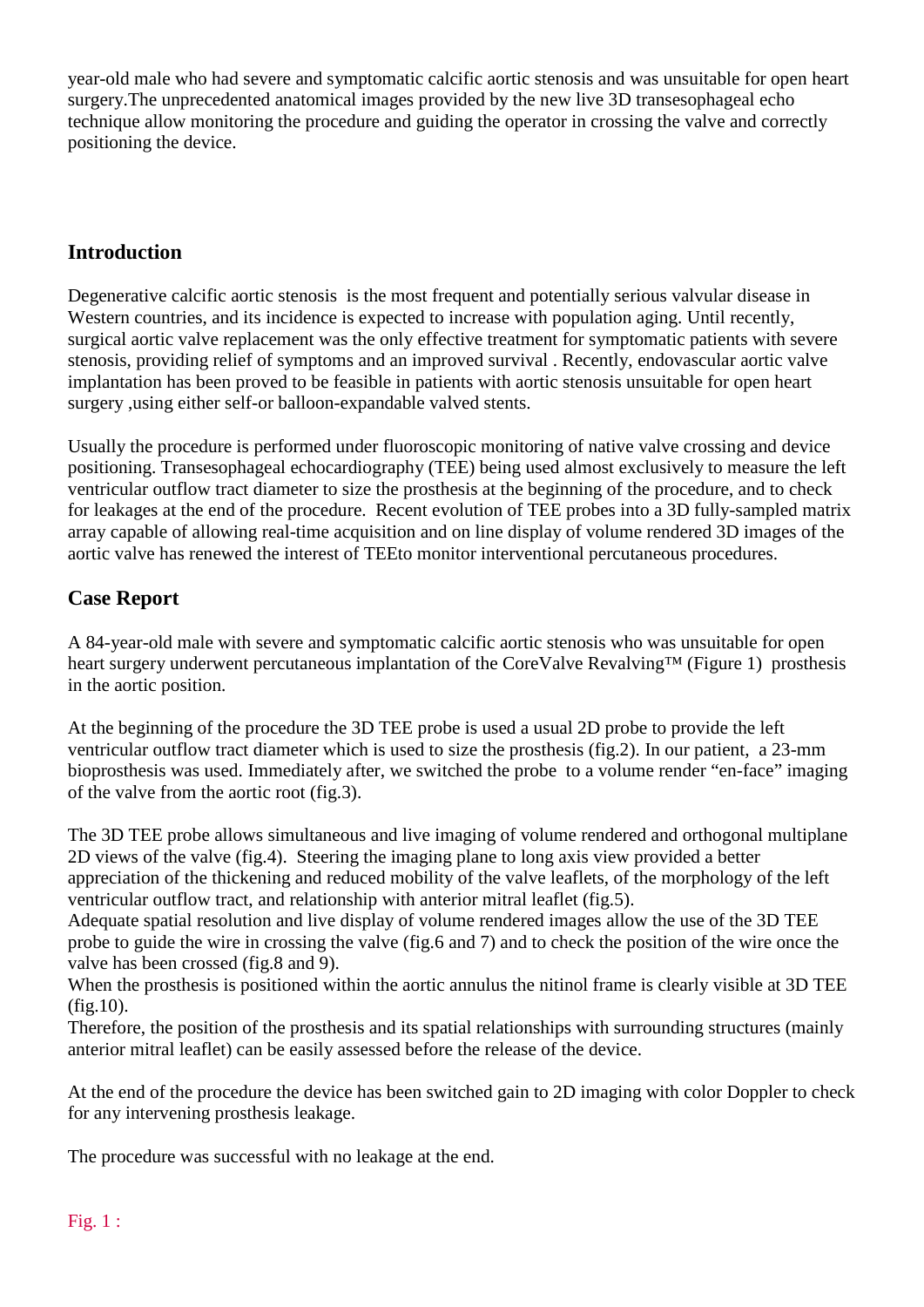## [The CoreValve](http://www.escardio.org/communities/EACVI/CasePortal/EAECasePictures/7731bbbe-8d75-404d-8369-0c5b9e77b0e8/CoreValve-fig1.jpg)



Video 1 : [Transesophageal two-dimensional long-axis view of left ventricular outflow tract](http://www.youtube.com/watch?v=OaQKbv8HwoM)



Video 2 : [3D Volume rendering enface view of the aortic valve from the aortic root](http://www.youtube.com/watch?v=PDuLa827O7U)



Video 3 :

[Simultaneous display of 3D volume rendering imaging of the valve and two two orthogonal 2D views of](http://www.youtube.com/watch?v=t8Dx9BaQKSY)  [the same valve](http://www.youtube.com/watch?v=t8Dx9BaQKSY)



Video 4 : [3D volume rendering longitudinal view of the aortic valve, left ventricular outflow tract and aortic root](http://www.youtube.com/watch?v=pc7suzaA4ZQ)



Video 5 :

[Adequate spatial resolution and on-line display of the volume rendered images make the technique](http://www.youtube.com/watch?v=RNsXf5csMEA)  [suitable for monitoring and guiding the operator in crossing the valve with the wire.](http://www.youtube.com/watch?v=RNsXf5csMEA)